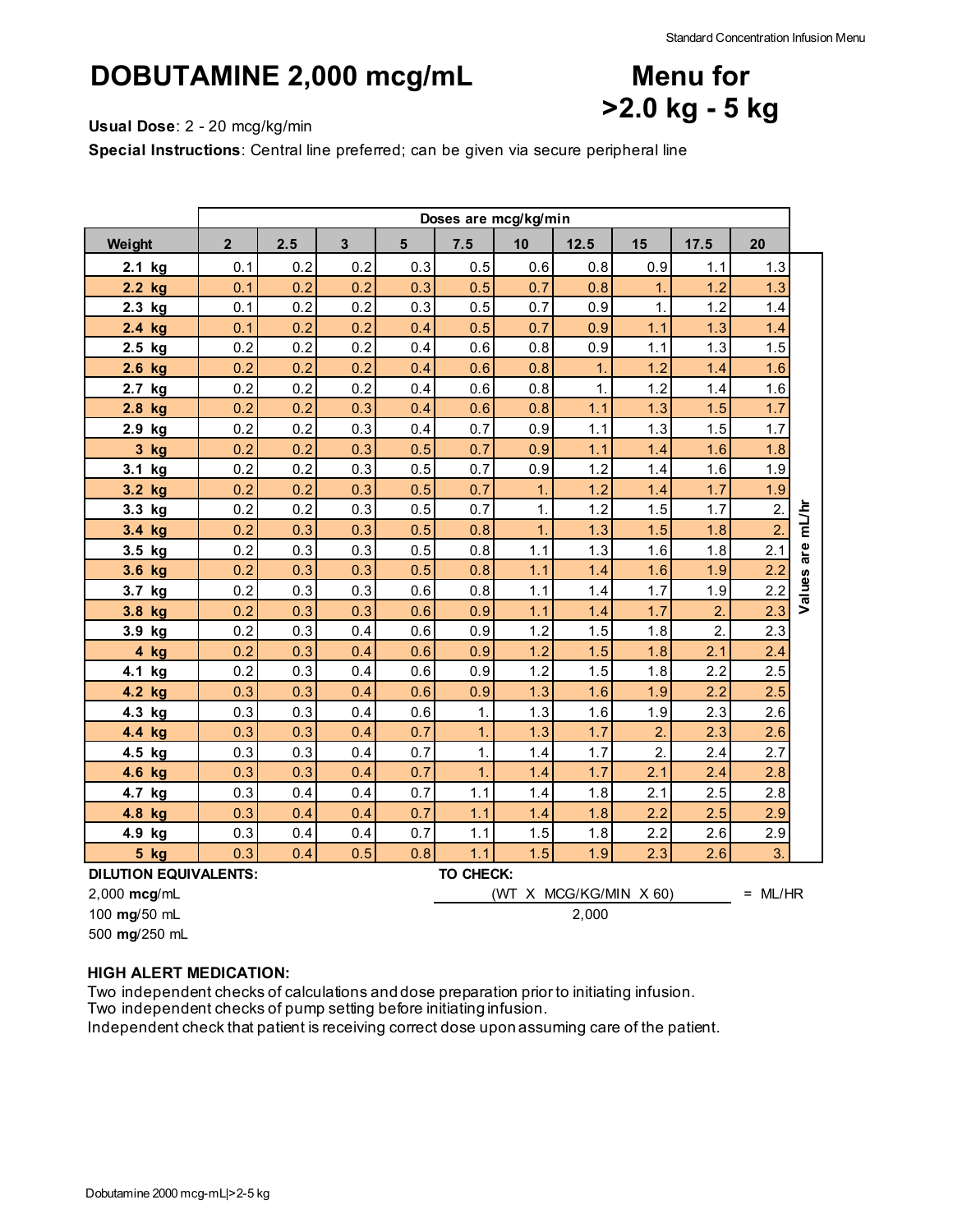# **DOBUTAMINE 2,000 mcg/mL**

## **Menu for >5.0 kg - 20 kg**

**Usual Dose:** 2 - 20 mcg/kg/min

**Special Instructions:** Central line preferred; can be given via secure peripheral line

|                              | Doses are mcg/kg/min |              |                |                  |           |                |                  |                        |      |           |                  |
|------------------------------|----------------------|--------------|----------------|------------------|-----------|----------------|------------------|------------------------|------|-----------|------------------|
| Weight                       | $\overline{2}$       | 2.5          | $\overline{3}$ | $5\overline{)}$  | 7.5       | 10             | 12.5             | 15                     | 17.5 | 20        |                  |
| 5.1 kg                       | 0.3                  | 0.4          | 0.5            | 0.8              | 1.1       | 1.5            | 1.9              | 2.3                    | 2.7  | 3.1       |                  |
| 5.5 kg                       | 0.3                  | 0.4          | 0.5            | 0.8              | 1.2       | 1.7            | 2.1              | 2.5                    | 2.9  | 3.3       |                  |
| 6 kg                         | 0.4                  | 0.5          | 0.5            | 0.9              | 1.4       | 1.8            | 2.3              | 2.7                    | 3.2  | 3.6       |                  |
| 6.5 kg                       | 0.4                  | 0.5          | 0.6            | 1.               | 1.5       | $\overline{2}$ | 2.4              | 2.9                    | 3.4  | 3.9       |                  |
| 7 kg                         | 0.4                  | 0.5          | 0.6            | 1.1              | 1.6       | 2.1            | 2.6              | 3.2                    | 3.7  | 4.2       |                  |
| 7.5 kg                       | 0.5                  | 0.6          | 0.7            | 1.1              | 1.7       | 2.3            | 2.8              | 3.4                    | 3.9  | 4.5       |                  |
| 8 kg                         | 0.5                  | 0.6          | 0.7            | 1.2              | 1.8       | 2.4            | $\overline{3}$ . | 3.6                    | 4.2  | 4.8       |                  |
| 8.5 kg                       | 0.5                  | 0.6          | 0.8            | 1.3              | 1.9       | 2.6            | 3.2              | 3.8                    | 4.5  | 5.1       |                  |
| 9 kg                         | 0.5                  | 0.7          | 0.8            | 1.4              | 2.        | 2.7            | 3.4              | 4.1                    | 4.7  | 5.4       |                  |
| 9.5 kg                       | 0.6                  | 0.7          | 0.9            | 1.4              | 2.1       | 2.9            | 3.6              | 4.3                    | 5.   | 5.7       |                  |
| 10 kg                        | 0.6                  | 0.8          | 0.9            | 1.5              | 2.3       | 3.             | 3.8              | 4.5                    | 5.3  | 6.        |                  |
| 10.5 kg                      | 0.6                  | 0.8          | 0.9            | 1.6              | 2.4       | 3.2            | 3.9              | 4.7                    | 5.5  | 6.3       |                  |
| 11 kg                        | 0.7                  | 0.8          | 1.             | 1.7              | 2.5       | 3.3            | 4.1              | 5.                     | 5.8  | 6.6       |                  |
| 11.5 kg                      | 0.7                  | 0.9          | $\mathbf 1$    | 1.7              | 2.6       | 3.5            | 4.3              | 5.2                    | 6.   | 6.9       |                  |
| 12 kg                        | 0.7                  | 0.9          | 1.1            | 1.8              | 2.7       | 3.6            | 4.5              | 5.4                    | 6.3  | 7.2       |                  |
| 12.5 kg                      | 0.8                  | 0.9          | 1.1            | 1.9              | 2.8       | 3.8            | 4.7              | 5.6                    | 6.6  | 7.5       | Values are mL/hr |
| 13 kg                        | 0.8                  | $\mathbf 1$  | 1.2            | $\overline{2}$   | 2.9       | 3.9            | 4.9              | 5.9                    | 6.8  | 7.8       |                  |
| 13.5 kg                      | 0.8                  | $\mathbf{1}$ | 1.2            | $\overline{2}$   | 3.        | 4.1            | 5.1              | 6.1                    | 7.1  | 8.1       |                  |
| 14 kg                        | 0.8                  | 1.1          | 1.3            | 2.1              | 3.2       | 4.2            | 5.3              | 6.3                    | 7.4  | 8.4       |                  |
| 14.5 kg                      | 0.9                  | 1.1          | 1.3            | 2.2              | 3.3       | 4.4            | 5.4              | 6.5                    | 7.6  | 8.7       |                  |
| 15 kg                        | 0.9                  | 1.1          | 1.4            | 2.3              | 3.4       | 4.5            | 5.6              | 6.8                    | 7.9  | 9.        |                  |
| 15.5 kg                      | 0.9                  | 1.2          | 1.4            | 2.3              | 3.5       | 4.7            | 5.8              | 7.                     | 8.1  | 9.3       |                  |
| 16 kg                        | 1.                   | 1.2          | 1.4            | 2.4              | 3.6       | 4.8            | 6.               | 7.2                    | 8.4  | 9.6       |                  |
| 16.5 kg                      | $\mathbf 1$          | 1.2          | 1.5            | 2.5              | 3.7       | 5.             | 6.2              | 7.4                    | 8.7  | 9.9       |                  |
| 17 kg                        | 1.                   | 1.3          | 1.5            | 2.6              | 3.8       | 5.1            | 6.4              | 7.7                    | 8.9  | 10.2      |                  |
| 17.5 kg                      | 1.1                  | 1.3          | 1.6            | 2.6              | 3.9       | 5.3            | 6.6              | 7.9                    | 9.2  | 10.5      |                  |
| 18 kg                        | 1.1                  | 1.4          | 1.6            | 2.7              | 4.1       | 5.4            | 6.8              | 8.1                    | 9.5  | 10.8      |                  |
| 18.5 kg                      | 1.1                  | 1.4          | 1.7            | 2.8              | 4.2       | 5.6            | 6.9              | 8.3                    | 9.7  | 11.1      |                  |
| 19 kg                        | 1.1                  | 1.4          | 1.7            | 2.9              | 4.3       | 5.7            | 7.1              | 8.6                    | 10.  | 11.4      |                  |
| 19.5 kg                      | 1.2                  | 1.5          | 1.8            | 2.9              | 4.4       | 5.9            | 7.3              | 8.8                    | 10.2 | 11.7      |                  |
| 20 kg                        | 1.2                  | 1.5          | 1.8            | $\overline{3}$ . | 4.5       | 6.             | 7.5              | 9.                     | 10.5 | 12.       |                  |
| <b>DILUTION EQUIVALENTS:</b> |                      |              |                |                  | TO CHECK: |                |                  |                        |      |           |                  |
| 2,000 mcg/mL                 |                      |              |                |                  |           |                |                  | (WT X MCG/KG/MIN X 60) |      | $= ML/HR$ |                  |
| 100 mg/50 mL                 | 2,000                |              |                |                  |           |                |                  |                        |      |           |                  |

500 **mg**/250 mL

### **HIGH ALERT MEDICATION:**

Two independent checks of calculations and dose preparation prior to initiating infusion.

Two independent checks of pump setting before initiating infusion.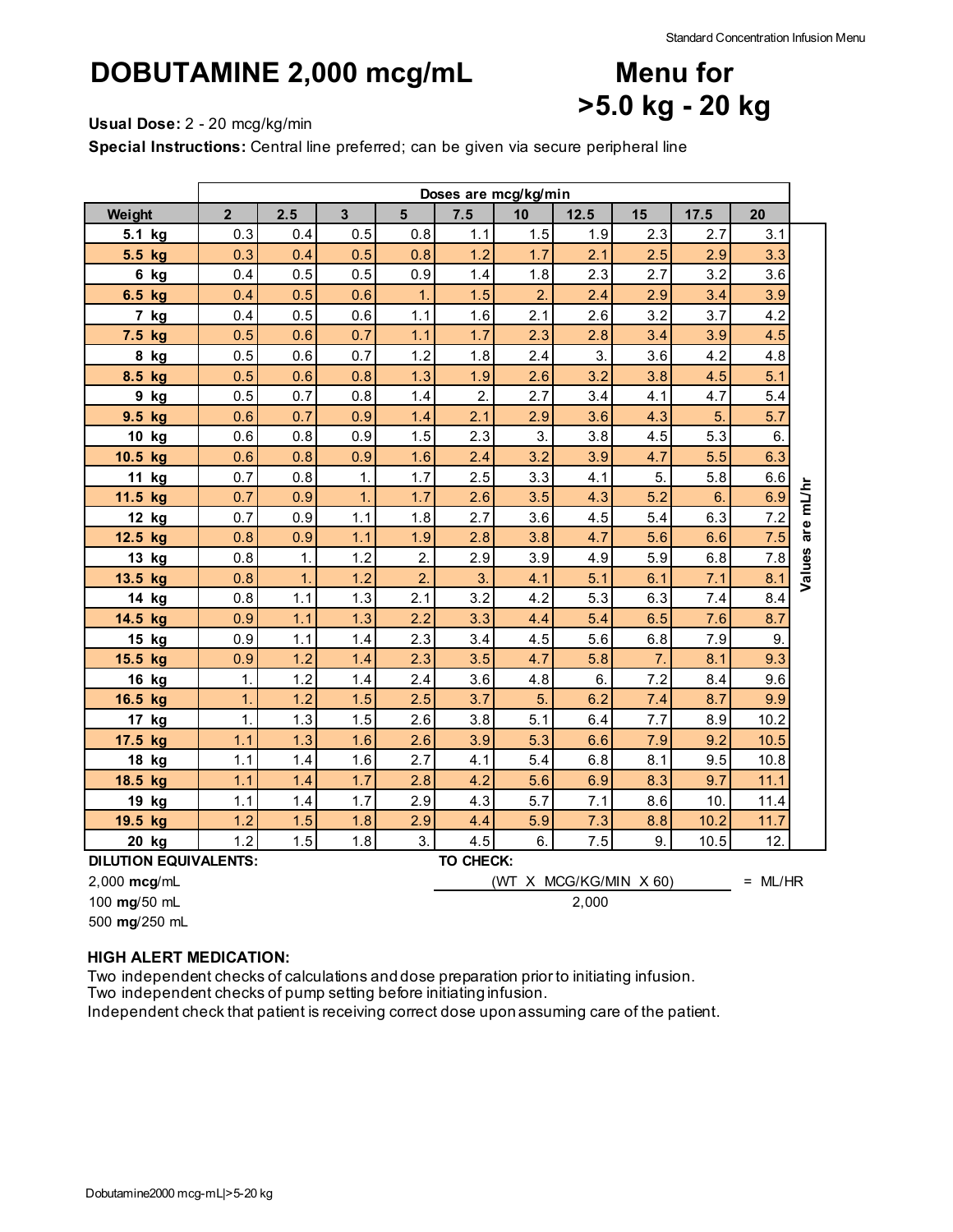**Menu for**

**>20.0 kg - 50 kg**

## **DOBUTAMINE 4,000 mcg/mL**

#### **Usual Dose:** 2 - 20 mcg/kg/min

**Special Instructions:** Central line preferred; can be given via secure peripheral line

|                              | Doses are mcg/kg/min |              |                  |                 |           |         |                        |      |      |           |                  |
|------------------------------|----------------------|--------------|------------------|-----------------|-----------|---------|------------------------|------|------|-----------|------------------|
| Weight                       | $\overline{2}$       | 2.5          | $\overline{3}$   | $5\overline{)}$ | 7.5       | 10      | 12.5                   | 15   | 17.5 | 20        |                  |
| 20.5 kg                      | 0.6                  | 0.8          | 0.9              | 1.5             | 2.3       | 3.1     | 3.8                    | 4.6  | 5.4  | 6.2       |                  |
| 21 kg                        | 0.6                  | 0.8          | 0.9              | 1.6             | 2.4       | 3.2     | 3.9                    | 4.7  | 5.5  | 6.3       |                  |
| 22 kg                        | 0.7                  | 0.8          | 1.               | 1.7             | 2.5       | 3.3     | 4.1                    | 5.   | 5.8  | 6.6       |                  |
| 23 kg                        | 0.7                  | 0.9          | 1.               | 1.7             | 2.6       | 3.5     | 4.3                    | 5.2  | 6.   | 6.9       |                  |
| 24 kg                        | 0.7                  | 0.9          | 1.1              | 1.8             | 2.7       | 3.6     | 4.5                    | 5.4  | 6.3  | 7.2       |                  |
| 25 kg                        | 0.8                  | 0.9          | 1.1              | 1.9             | 2.8       | 3.8     | 4.7                    | 5.6  | 6.6  | 7.5       |                  |
| 26 kg                        | 0.8                  | $\mathbf{1}$ | 1.2              | 2.              | 2.9       | 3.9     | 4.9                    | 5.9  | 6.8  | 7.8       |                  |
| 27<br>kg                     | 0.8                  | $\mathbf 1$  | 1.2              | 2.              | 3.        | 4.1     | 5.1                    | 6.1  | 7.1  | 8.1       |                  |
| kg<br>28                     | 0.8                  | 1.1          | 1.3              | 2.1             | 3.2       | 4.2     | 5.3                    | 6.3  | 7.4  | 8.4       |                  |
| 29<br>kg                     | 0.9                  | 1.1          | 1.3              | 2.2             | 3.3       | 4.4     | 5.4                    | 6.5  | 7.6  | 8.7       |                  |
| 30 kg                        | 0.9                  | 1.1          | 1.4              | 2.3             | 3.4       | 4.5     | 5.6                    | 6.8  | 7.9  | 9.        |                  |
| 31<br>kg                     | 0.9                  | 1.2          | 1.4              | 2.3             | 3.5       | 4.7     | 5.8                    | 7.   | 8.1  | 9.3       |                  |
| 32 kg                        | 1.                   | 1.2          | 1.4              | 2.4             | 3.6       | 4.8     | 6.                     | 7.2  | 8.4  | 9.6       |                  |
| 33 kg                        | $\mathbf 1$          | 1.2          | 1.5              | 2.5             | 3.7       | 5.      | 6.2                    | 7.4  | 8.7  | 9.9       |                  |
| 34 kg                        | $\mathbf 1$          | 1.3          | 1.5              | 2.6             | 3.8       | 5.1     | 6.4                    | 7.7  | 8.9  | 10.2      | Values are mL/hr |
| 35 kg                        | 1.1                  | 1.3          | 1.6              | 2.6             | 3.9       | 5.3     | 6.6                    | 7.9  | 9.2  | 10.5      |                  |
| 36 kg                        | 1.1                  | 1.4          | 1.6              | 2.7             | 4.1       | 5.4     | 6.8                    | 8.1  | 9.5  | 10.8      |                  |
| 37 kg                        | 1.1                  | 1.4          | 1.7              | 2.8             | 4.2       | 5.6     | 6.9                    | 8.3  | 9.7  | 11.1      |                  |
| 38 kg                        | 1.1                  | 1.4          | 1.7              | 2.9             | 4.3       | 5.7     | 7.1                    | 8.6  | 10.  | 11.4      |                  |
| 39 kg                        | 1.2                  | 1.5          | 1.8              | 2.9             | 4.4       | 5.9     | 7.3                    | 8.8  | 10.2 | 11.7      |                  |
| 40 kg                        | 1.2                  | 1.5          | 1.8              | 3.              | 4.5       | 6.      | 7.5                    | 9.   | 10.5 | 12.       |                  |
| 41<br>kg                     | 1.2                  | 1.5          | 1.8              | 3.1             | 4.6       | 6.2     | 7.7                    | 9.2  | 10.8 | 12.3      |                  |
| 42 kg                        | 1.3                  | 1.6          | 1.9              | 3.2             | 4.7       | 6.3     | 7.9                    | 9.5  | 11.  | 12.6      |                  |
| 43 kg                        | 1.3                  | 1.6          | 1.9              | 3.2             | 4.8       | 6.5     | 8.1                    | 9.7  | 11.3 | 12.9      |                  |
| 44 kg                        | 1.3                  | 1.7          | 2.               | 3.3             | 5.        | $6.6\,$ | 8.3                    | 9.9  | 11.6 | 13.2      |                  |
| 45 kg                        | 1.4                  | 1.7          | $\overline{2}$ . | 3.4             | 5.1       | 6.8     | 8.4                    | 10.1 | 11.8 | 13.5      |                  |
| 46<br>kg                     | 1.4                  | 1.7          | 2.1              | 3.5             | 5.2       | 6.9     | 8.6                    | 10.4 | 12.1 | 13.8      |                  |
| 47<br>kg                     | 1.4                  | 1.8          | 2.1              | 3.5             | 5.3       | 7.1     | 8.8                    | 10.6 | 12.3 | 14.1      |                  |
| 48 kg                        | 1.4                  | 1.8          | 2.2              | 3.6             | 5.4       | 7.2     | 9.                     | 10.8 | 12.6 | 14.4      |                  |
| 49 kg                        | 1.5                  | 1.8          | 2.2              | 3.7             | 5.5       | 7.4     | 9.2                    | 11.  | 12.9 | 14.7      |                  |
| 50 kg                        | 1.5                  | 1.9          | 2.3              | 3.8             | 5.6       | 7.5     | 9.4                    | 11.3 | 13.1 | 15.       |                  |
| <b>DILUTION EQUIVALENTS:</b> |                      |              |                  |                 | TO CHECK: |         |                        |      |      |           |                  |
| 4,000 mcg/mL                 |                      |              |                  |                 |           |         | (WT X MCG/KG/MIN X 60) |      |      | $= ML/HR$ |                  |
| 200 mg/50 mL                 | 4,000                |              |                  |                 |           |         |                        |      |      |           |                  |

1,000 **mg**/250 mL

### **HIGH ALERT MEDICATION:**

Two independent checks of calculations and dose preparation prior to initiating infusion.

Two independent checks of pump setting before initiating infusion.